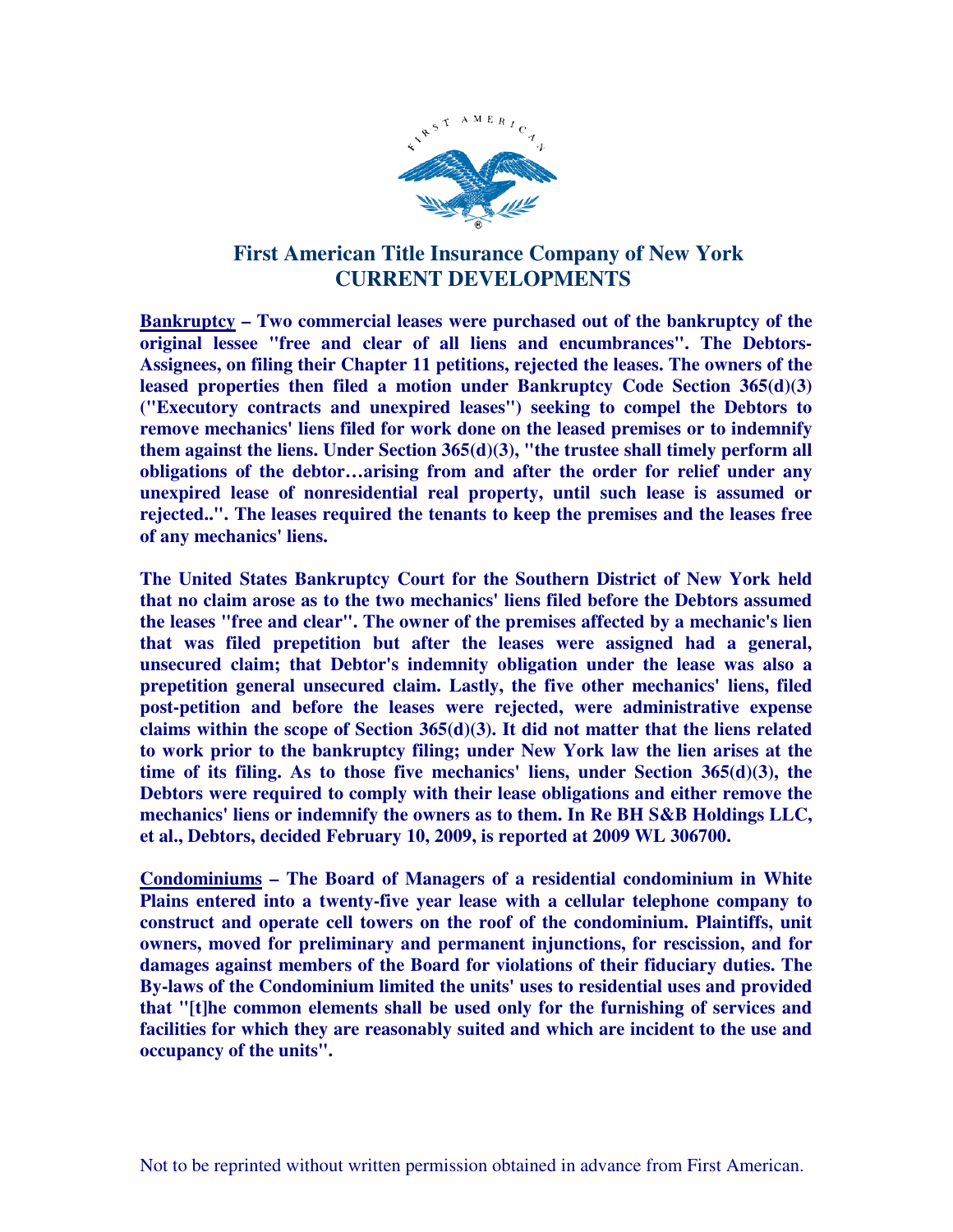**The Supreme Court, Westchester County, held that the Plaintiffs could not seek rescission of the lease, since only the parties to an agreement or third-party beneficiaries have the capacity and standing to seek rescission. However, it also held that the placement of cell towers on the Condominium's roof to provide wireless communications to a vast area of White Plains was not "incident to" the residential use of the units, particularly where the unit owners had cellular service and there were no complaints about the quality of their cellular service. The Court therefore held that the lease was void, and it permanently enjoined the defendant company from constructing any cell towers on the common elements of the Condominium. The causes of action against the Board Members were dismissed, there being no claim of fraud, self-dealing or other wrongdoing. Kaung v. Board of Managers of the Biltmore Towers Condominium Association, dated December 10, 2008, is reported at 873 N.Y.S. 2d 421.** 

**Condominiums** – **New York's Attorney General accepted for filing Petitioners' noneviction offering plan for the conversion of their building to condominium ownership. After submission of the plan, but before its acceptance for filing, the Petitioners commenced holdover summary proceedings against twenty-nine tenants on the ground that their unregulated, market-rate leases had expired. The Respondents moved to dismiss, claiming that they were protected from eviction under New York's General Business Law, Section 352-eeee ("Conversions to cooperative or condominium ownership in the City of New York"), generally known as the "Martin Act". The Appellate Term, First Department, reversing the ruling of the Civil Court of the City of New York, New York County, held that the Respondents-tenants were not entitled to Martin Act protection. Their leases being unregulated, and their terms having expired before the offering plan was accepted for filing, the Respondents were not "tenants in occupancy". The protection of the Martin Act is afforded only to "tenants in occupancy" when an offering plan is declared effective. MH Residential 1, LLC v. Barrett, decided November 26, 2008, is reported at 871 N.Y.S. 2d 805.** 

**Condominiums/New York City's Department of Finance – The New York City Register has advised a committee of the New York State Land Title Association that Condominium Declarations and Floor Plans may now be submitted for recording in any of the offices of the City Register, regardless of the County within the City (excepting Staten Island, which is not a part of the City Register's office) in which the property is located. In addition, the Department of Finance intends to require that all condominium Floor Plans be submitted to the City Surveyor's Office on 8 ½" X 11" sized paper, enabling their recording and viewing in ACRIS (the Department's "Automated City Register Information System").** 

**Constructive Trusts/Notices of Pendency – A lawsuit was commenced seeking to impose a constructive trust on a house owned of record by the Plaintiff's estranged wife. The Plaintiff alleged that he had paid for improvements to the property based on his wife's promise that she would hold title in constructive trust for the Plaintiff and her daughter, who was also a Defendant. The Supreme Court, Nassau County,**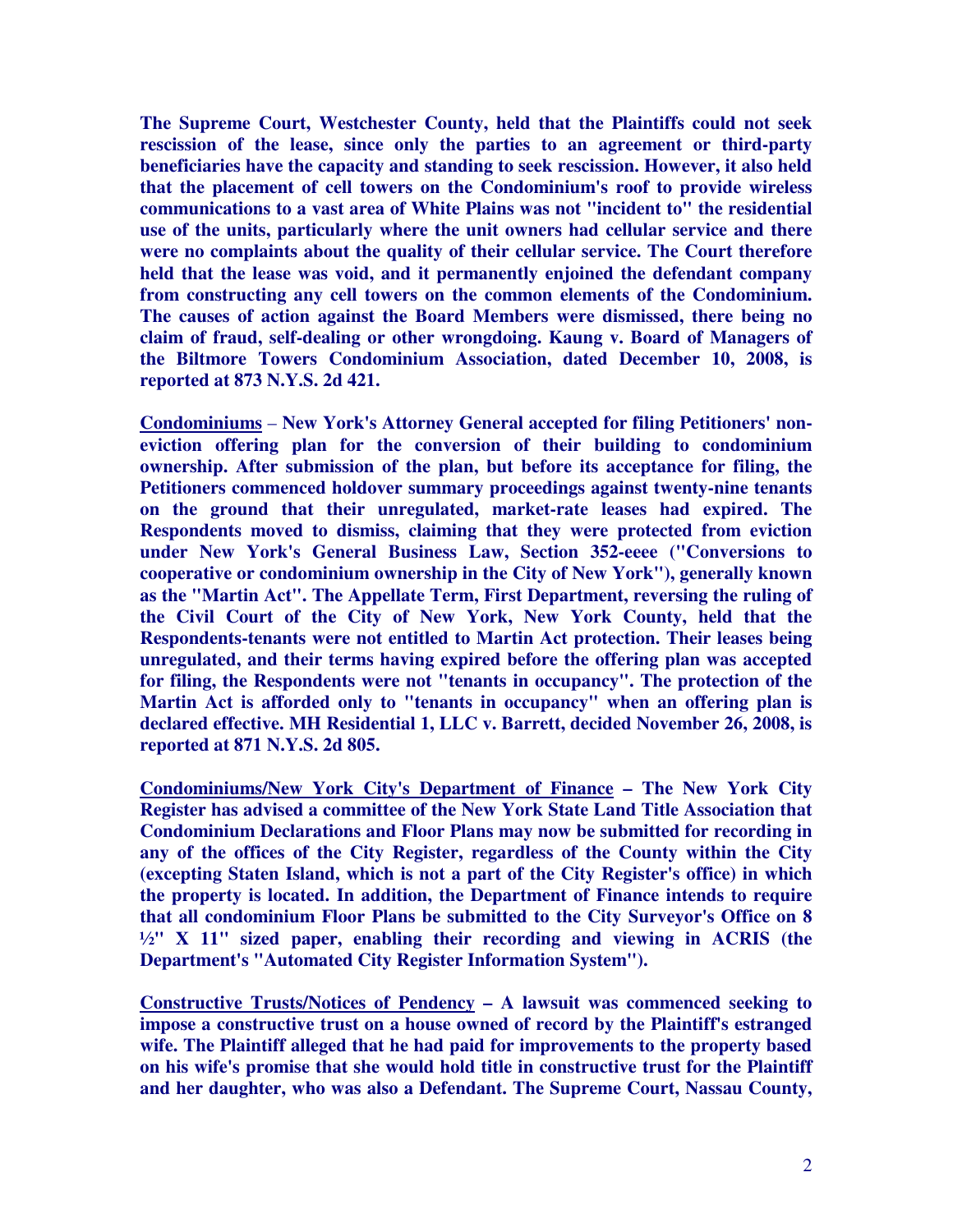**held that the complaint adequately alleged the requisite elements for the imposition of a constructive trust, but the Court also granted the Defendants' motion to cancel the lis pendens if the Defendants' filed an undertaking from a corporate surety for \$200,000, which appeared to be the maximum amount the Plaintiff could recover at trial. A contract to sell the home had been executed and, according to the Court, "equity cannot permit the plaintiff to effectively have the benefit of an injunction against the sale of the home, particularly during a dramatically declining market. The defendant has been prevented from closing the sale of the premises [under contract] for \$1,600,000 because of the notice of pendency. Under the current circumstances, it is not only possible that the defendant will not find another purchaser for \$1,600,000, but that she may not find any other purchaser at all". Kasan v. Perlin, decided January 30, 2009, was reported in the New York Law Journal on February 18, 2009.** 

**Easements – Plaintiff, the owner of a small shopping plaza, commenced an action seeking damages for the adjoining property owner's unauthorized use of the Plaintiff's property. Plaintiff claimed that the owner of the adjoining property, and the restaurant and customers of the restaurant on the Defendant's property, used the Plaintiff's land for access and parking. The Appellate Division, Fourth Department, upholding the ruling of the Supreme Court, Onondaga County, held that the Defendant's parcel had the benefit of a valid easement. Although the deed conveying the Defendant's property in 1978 by the then common owner did not expressly refer to an easement, under a rider to the contract of sale executed in connection with that deed the seller was to convey to the vendee a perpetual easement for parking and for ingress and egress to run with the land and benefit the vendee's successors and assigns. The contract further recited that all representations and warranties were to survive the closing. According to the Appellate Division, the parties intended that the provisions creating the easement were to survive the closing, as evidenced by the fact that the contract, the rider, and an annexed map were recorded prior to the deed. The Court noted that even if the contract and rider had not been recorded, the general appurtenance clause in the deed would have been sufficient to convey the benefits of the easement. Franklin Park Plaza, LLC v. V&J National Enterprises, LLC, decided on December 31, 2008, is reported at 870 N.Y.S. 2d 193.** 

**Equalization and Assessment Form – New York State's Budget, enacted on April 7, 2009 as Chapter 56 of the Laws of 2009, amends Subdivision "3" of Real Property Law Section 333 ("When conveyance of real property not to be recorded") to increase the filing fee for the State Board of Real Property Services Real Property Transfer Report, generally known as the RP-5217 and the RP-5217NYC or as the Equalization and Assessment Form. The increased fees are required for all deeds submitted for recording on and after June 1, 2009. When the property being transferred is a "Qualifying residential property" or a "Qualifying farm property" the filing fee will increase from the \$75.00 now being charged to \$125.00. The filing fee for the transfer of any other type of property will increase from the \$165.00 now being charged to \$250.00. The fee to file the New York City Real Property Transfer**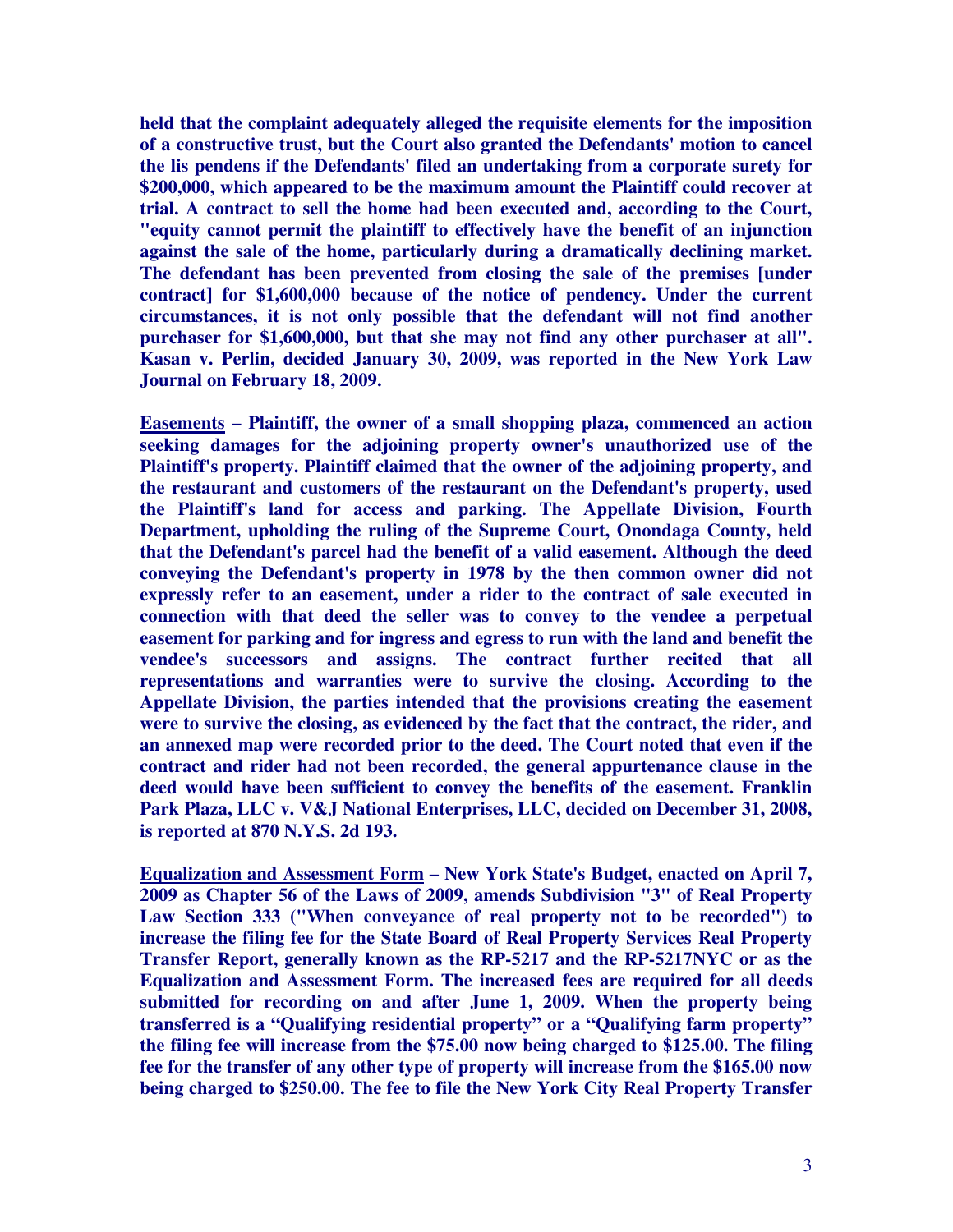**Tax Return when the Equalization and Assessment form is not required to be filed, such as on the transfer of a cooperative interest or of a controlling economic interest, will increase from \$50.00 to \$100.00** 

**"Qualified residential property" is defined in Section 333 as property which satisfies at least one of the following conditions:**

**1. The property classification code assigned to the property on the latest final assessment roll, as reported on the transfer report form, indicates that the property is a one, two, or three family home or a rural residence, or** 

**2. The transfer report (Equalization and Assessment) form indicates that the property is one, two or three family residential property that has been newly constructed on vacant land, or** 

**3. The transfer report (Equalization and Assessment) form indicates that the property is a residential condominium.** 

**"Qualifying farm property" is defined in Section 333 as property for which the property classification code on the latest final assessment roll, as reported on the transfer report (Equalization and Assessment) form, is in the agricultural category.** 

**Federal Tax Liens – An Internal Revenue Service press release (IR-2008-141) dated December 16, 2008 announced "an expedited process that will make it easier for financially distressed homeowners to avoid having a federal tax lien block refinancing of mortgages or the sale of a home". Taxpayers may be able to obtain the subordination of a federal tax lien on the refinance of an existing mortgage or a discharge of a federal tax lien when a home is being sold for less than the amount of a mortgage on the property senior to the tax lien. The process should take "approximately thirty days after the submission of the completed application, but the IRS will work to speed those requests in light of the economic downturn". The press release is at http://www.irs.gov/newsroom/article/0,,id=201343,00.html.** 

**See "Instructions on How to Apply for a Certificate of Discharge of Property from Federal Tax Lien"), Publication 783, posted at http://www.irs.gov/pub/irspdf/p783.pdf, and "How to Prepare an Application for a Certificate of Subordination of Federal Tax Lien", Publication 784. posted at http://www.irs.gov/pub/irs-pdf/p784.pdf.** 

**Mortgage Foreclosure – A Court ordered inspection of premises sold at foreclosure for \$410,000 revealed an estimated \$150,000 of property damage. Among other damage, "interior walls in the basement had been removed; a sauna was stripped and the electrical outlets removed; granite countertops had been removed; kitchen appliances were removed; lighting fixtures were removed; gas lines to the house were capped and electrical lines to the upper level removed; all exterior lines, piping, machinery and electrical fixtures for the in ground pool were removed; the**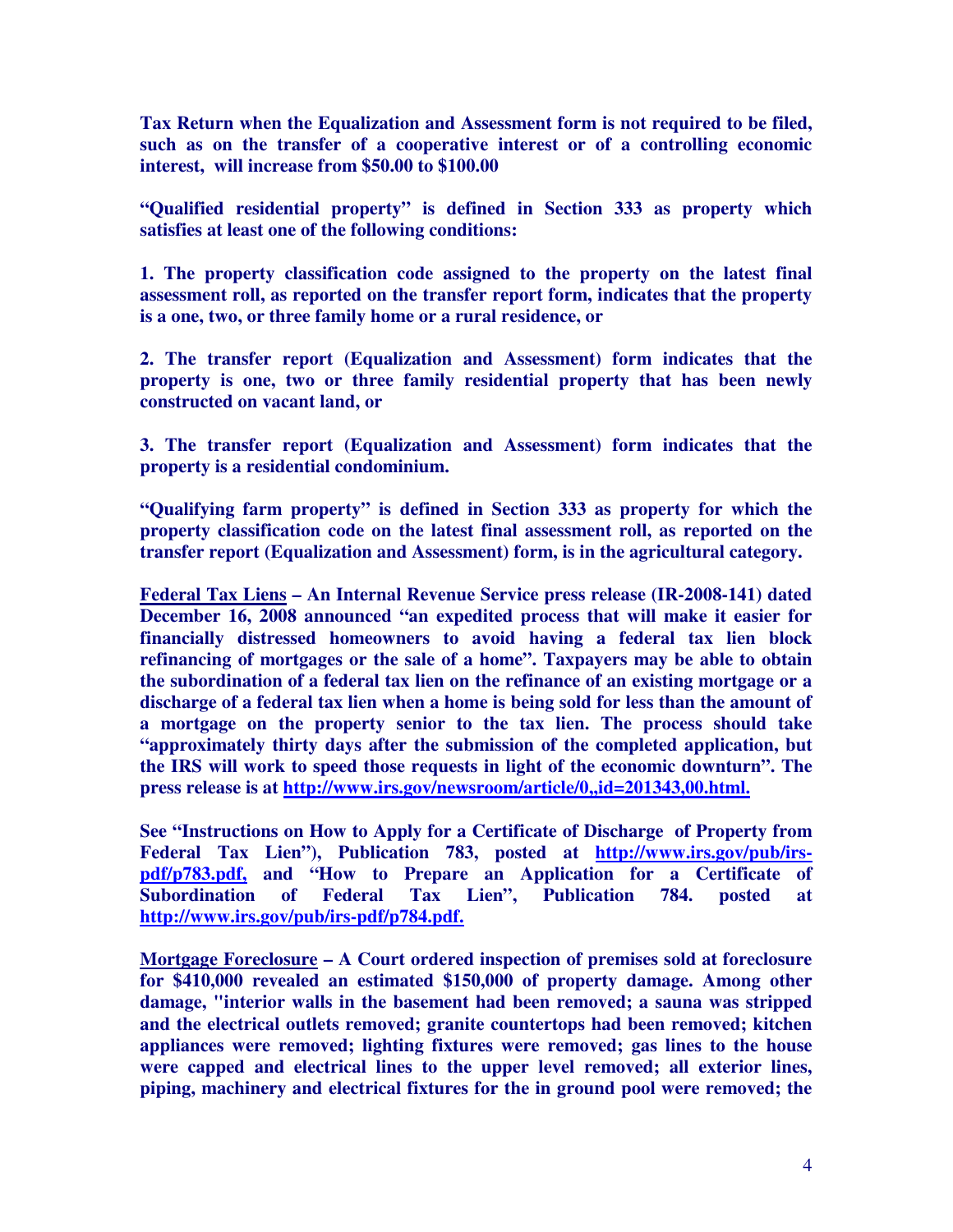**hot tub was destroyed; and there was general destruction of the landscaping". The damage was caused by the former owner subsequent to the sale,** 

**The successful bidders moved for an Order voiding the sale or abating the purchase price under the Uniform Vendor and Purchaser Risk Act (General Obligations Law Section 5-1311) (the "Act") or, alternatively, declaring the sale void on the grounds that marketable title could not be conveyed. Under the Act, when neither legal title nor possession has been transferred to the purchaser and "unless the contract expressly provides otherwise", if all or a material part of the premises is destroyed without fault of the purchaser, the purchaser may receive a return of the downpayment or an abatement of the purchase price, depending on whether the damage is "material".** 

**According to the Supreme Court, Orange County, relief could not be afforded under the Act. Under the Terms of Sale and the Judgment of Foreclosure the"[p]urchaser assumes all risk of loss or damage to the premises from the date of the auction to the date of closing and thereafter". Also, there was no proof that marketable title could not be conveyed. The parties were ordered to proceed to closing, "time being of the essence". U.S. Bank National Association v. Cedeno, decided February 6, 2009, is reported at 2009 WL 294715.** 

**Mortgage Foreclosure/"Mortgage Rescue Scams"– Unable to make his mortgage payments, the Defendant property owner deeded his property to the other Defendant on March 29, 2006 and they entered into an "Occupancy Agreement and Re-purchase Option". Proceeds of a loan secured by a purchase money mortgage made by a third-party lender executed at the closing were applied to pay off two existing mortgage loans. An Action to foreclose the purchase money mortgage was commenced in February 2007 and a judgment of foreclosure was entered on May 9, 2008. The former property owner, who had defaulted in answering the complaint, moved post-judgment for Orders staying all proceedings, dismissing the complaint, and rescinding his conveyance. The Supreme Court, Suffolk County, denied the motions. If the deed was fraudulently induced it was merely voidable and the purchase money mortgage made to an encumbrancer for value would not be canceled. Further, although Real Property Law Section 265-a, known as the Home Equity Theft Prevention Act, was enacted to protect victims of mortgage rescue scams, its remedies of deed rescission and the cancellation of a related mortgage "are subject to the rights of bona fide purchasers and encumbrances [sic] for value and are available only to qualifying claimants who sue within two years of the transaction". The Court noted that the Defendant's claims could have been considered if an application to vacate his default in answering the complaint had been made and granted. Wells Fargo Bank, N.A. v. Edsall, decided January 22, 2009, is reported at 2009 WL 175029.** 

**Mortgage Foreclosure/Standing – Plaintiff commenced an action on September 4, 2007 to foreclose a mortgage that was assigned to it on September 17, 2007 by an instrument which recited that its effective date was July 29, 2007. The Supreme**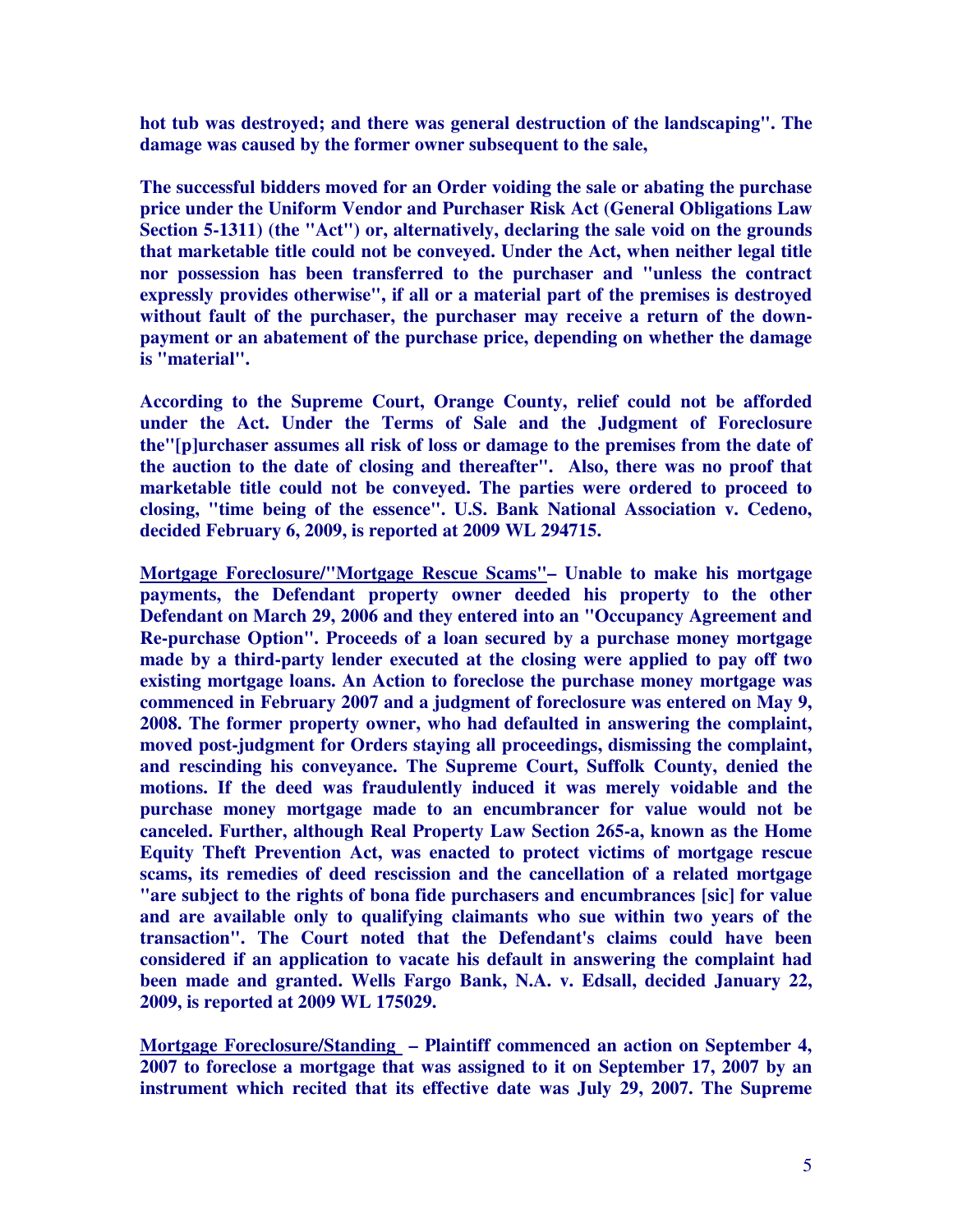**Court, Kings County, denied the Plaintiff's motion for an Order of Reference, without prejudice to file a renewed motion within ninety days accompanied by proof that the Plaintiff owned the mortgage and note prior to the commencement of the foreclosure. Otherwise, the action would be dismissed for lack of standing. According to the Court, "[w]]here there is no evidence that plaintiff, prior to commencing the foreclosure action, was the holder of the mortgage and note, took physical delivery of the mortgage and note, or was conveyed the mortgage and note by written assignment, an assignment's language purporting to give it retroactive effect prior to the date of the commencement of the action is insufficient to establish the plaintiff's requisite standing". Washington Mutual Bank v. Patterson, decided December 15, 2008, is reported at 21 Misc. 3d 1145 and 2008 WL 5233195.** 

**Mortgage Foreclosure/Standing – The Supreme Court, Kings County, denied the foreclosing Plaintiff's motion for summary judgment and for an Order of Reference, holding that the Plaintiff lacked standing. It held that the purported assignment of the note and mortgage by MERS, as nominee for First Franklin, to the Plaintiff was invalid. It recited that it was executed by an attorney on behalf of MERS pursuant to a corporate resolution. However, neither a corporate resolution nor a power-ofattorney was recorded. The Court granted the Plaintiff leave to renew upon providing the Court within sixty days with (i) a valid assignment of the mortgage, (ii) an affirmation that the assignor and the assignee consented to simultaneous representation in connection with the assignment, and (iii) an affidavit explaining why the Plaintiff purchased a nonperforming loan. In addition, "if a power of attorney is used for an agent to act as MERS' assignor of the instant mortgage and loan to Deutsche Bank, the power of attorney presented to the Court must be an original or a copy certified by an attorney, pursuant to CPLR Section 2105" ("Certification by attorney"). Deutsche Bank National Trust Company, as Trustee, v. Campbell, decided December 16, 2008, is reported at 2008 WL 5220543.** 

**Mortgage Foreclosure/Standing – A mortgage foreclosure commenced by New Century Mortgage Corporation ("New Century") on March 7, 2007 was dismissed by the Supreme Court, Kings County, for lack of standing. On May 11, 2007, MERS, the record holder of the mortgage (which appears to have been intended to have held the mortgage as nominee for New Century), purportedly assigned the mortgage to New Century by Assignment of Mortgage which included the phrase: "Date of Transfer: March 5, 2007". According to the Court, "[w]here there is no evidence that plaintiff, prior to commencing the foreclosure action, was the holder of the mortgage and note, took physical delivery of the mortgage and note, or was conveyed the mortgage and note by written assignment, an assignment's language purporting to give it retroactive effect prior to the date of the commencement of the action is insufficient to establish the plaintiff's requisite standing". In addition, on April 30, 2007 MERS had assigned the mortgage to a different lender. New Century Mortgage Corporation v. Durden, decided February 2, 2009, is reported at 22 Misc. 3d 1118 and at 2009 WL 264134.**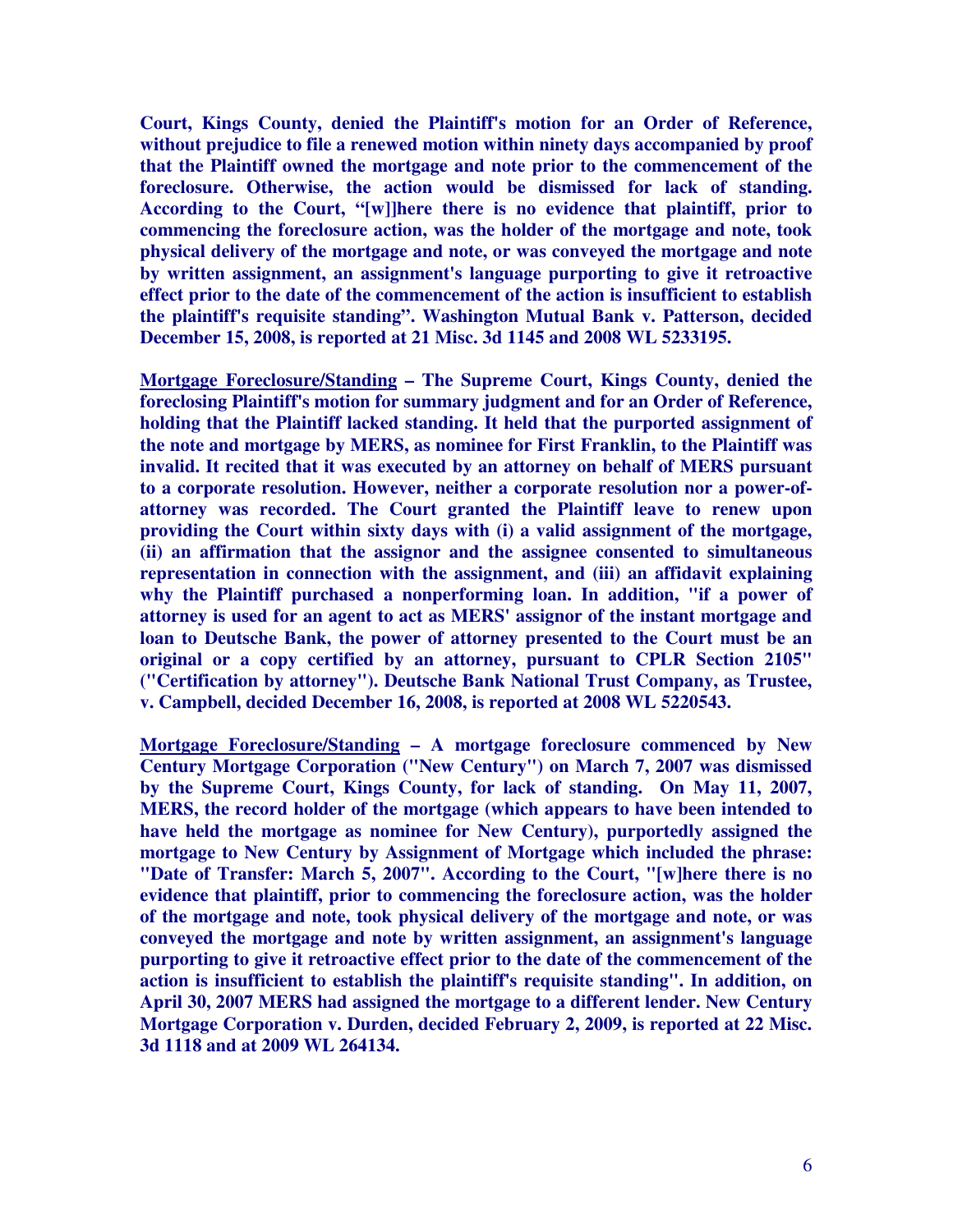**Mortgage Foreclosure/Standing –The Defendant in a mortgage foreclosure asserted that the Plaintiff did not have standing to commence the action on October 11, 2007 since the mortgage being foreclosed and the note it secured were assigned to it by an assignment dated October 15, 2007 which recited that it was effective on October 8, 2007. The note, endorsed in blank, was delivered to the Plaintiff on October 8, 2007. According to the Supreme Court, Suffolk County, "an indorsement of a mortgage note in blank together with its delivery by the owner or its agent to a transferee is sufficient to transfer ownership of said note and of a mortgage given to secure it….Said assignment [on October 15, 2007] accurately reflected that the plaintiff acquired ownership of the note and mortgage on October 8, 2007, by its receipt of delivery of the note indorsed in blank. The mortgage followed as an incident to the transfer of the note. The plaintiff was thus the owner of the note and mortgage at the time of the commencement of this action". Deutsche Bank National Trust Company v. Gillio, dated February 26, 2009, is reported at 22 Misc.3d 1131 and at 2009 WL 595560.** 

**Mortgages/Recording – The owners of property in Patchogue, New York executed a mortgage that was never recorded and was presumed lost. The original mortgagee indorsed the note by allonge in favor of an assignee which, in turn, endorsed the note by allonge to the Plaintiff. The Plaintiff brought an action pursuant to Real Property Actions and Proceedings Laws Article 15 ("Action to compel the determination of a claim to real property"), seeking a declaration that it owned the mortgage and that the rights of the defendant property owners were subordinate to the mortgage, and for an order directing the County Clerk to record a copy of the mortgage nunc pro tunc as of its date of execution. The Supreme Court, Suffolk County, held that the Plaintiff owned the mortgage because "an indorsement of a mortgage note that constitutes a negotiable instrument effectively transfers any mortgage given as security for said note as an incident thereof" and that the rights of the Defendant property-owners were subject to the unrecorded mortgage. However, the Court, in ordering its judgment to be recorded together with a copy of the mortgage, did not direct that the copy of the mortgage be recorded nunc pro tunc to the date of its execution. According to the Court, "[t]o do so, would adversely affect the rights and extinguish the priorities afforded to bona fide purchasers and encumbrancers for value who recorded conveyances and encumbrances" between the date on which the mortgage was executed and the date on which the notice of pendency in this Action was filed. Wells Fargo Bank, N.A. v. Perry, decided February 20, 2009, is reported at 2009 WL 440908.** 

**Mortgage Recording Tax – The Office of Counsel of the Advisory Opinion Unit of New York State's Department of Taxation and Finance has issued an Opinion on the application of the mortgage recording tax to a mortgage made to an exempt entity which is either the sole mortgagee or a co-mortgagee with the entity making the loan being secured. The mortgage is intended to be submitted for recording by the exempt entity and then immediately assigned by the exempt entity to the true lender. According to the Department, the mortgage is exempt from the application of the mortgage recording tax since it is being submitted for recording by an exempt**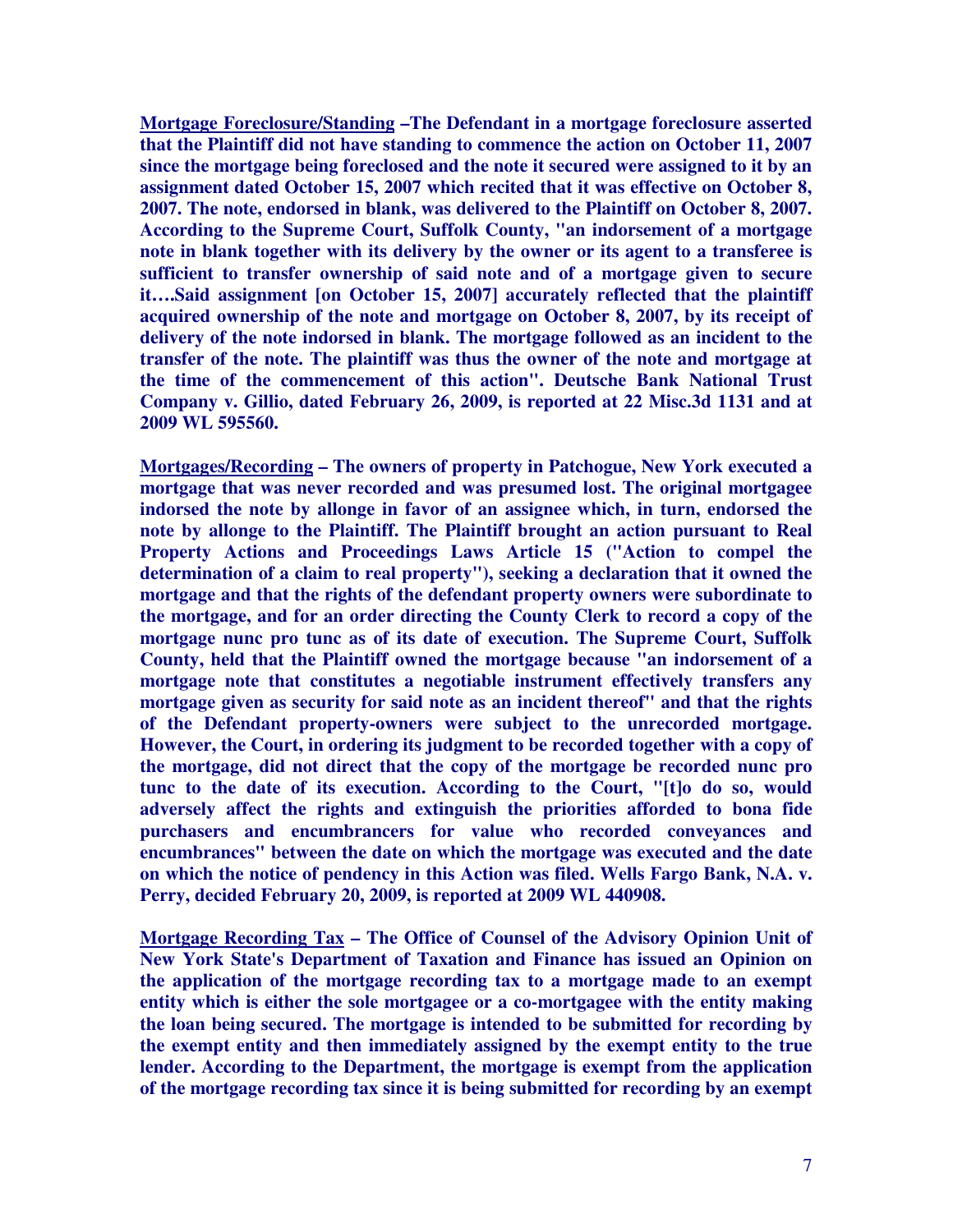**entity. In addition, and assuming there is no new or further indebtedness secured, no tax will be due on the recording of any assignment, supplement, modification or amendment of the mortgage. TSB-A-09(1)R, dated March 17, 2009, is posted at http://www.tax.state.ny.us/pdf/advisory\_opinions/mortgage/a09\_1r.pdf.** 

**Mortgage Recording Tax/New York State Transfer Tax – New York State's Budget, Chapter 56 of the Laws of 2009, has changed the interest rates to be charged on late payments and assessments for the mortgage recording tax and the State's Real Estate Transfer Tax effective April 7, 2009. The interest rate for late payments and for assessments is 8% per annum compounded daily for the period April 7, 2009 through June 30, 2009. The rate for the period January 1, 2009 through March 31, 2009 was 7% per annum compounded daily, and the rate for the period April 1, 2009 through April 6, 2009 was 6% per annum compounded daily. The interest rate for refunds for the period April 1, 2009 through June 30, 2009 is 3% per annum compounded daily. The Department of Taxation and Finance's press release is at http://www.tax.state.ny.us/press/2009/int0409.htm** 

**New York City/Department of Finance/Digital Tax Maps –Digital Tax Maps are available through ACRIS (http://nyc.gov/html/dof/html/jump/acris.shtml) or at http://www.nyc.gov/html/dof/html/property/property\_info\_taxmaps.shtml. Current tax maps, and, on a going-forward basis, a library of prior tax maps and a history of tax map changes are available. Distances are in decimals and may need to be converted to inches; for example, a tax lot line with a measurement of 85.83 converts to 85 feet 10 inches. There is a disclaimer on the site stating, in part, that "[t]he maps and information presented are for information purposes only. The City of New York Department of Finance is not responsible for errors, omissions, or geographical accuracy on these digital maps...Any use of this map for conveyances of property or any other legal proceeding is at the sole risk of the parties".** 

**New York City/Department of Buildings – In a press release issued February 2, 2009, The City of New York announced a program to require architects and engineers filing applications for new buildings or major enlargements of existing buildings to upload to the Department of Buildings' website a new Zoning Diagram Form ZD1 and other documents when building plans are filed. The Zoning Diagram will detail "critical information that can be used by the public to determine whether a project is in compliance with required zoning regulations". There will be a thirtyday period following the document upload within which the public can challenge the proposed development. The ZD1 is not required for applications for which the initial document reached "application processed" status prior to March 9, 2009. The press release, announcing that New York is the "First City in the Nation to put Development Diagrams Online", is posted on the City's website at http://www.nyc.gov/html/om/html/2009a/pr055-09.html.** 

**New York City/Registration Statements – A Registration Statement, also known as a "Preliminary Residential Property Transfer Form", is required to be filed when recording a deed or a lease of a building which is a multiple dwelling in New York**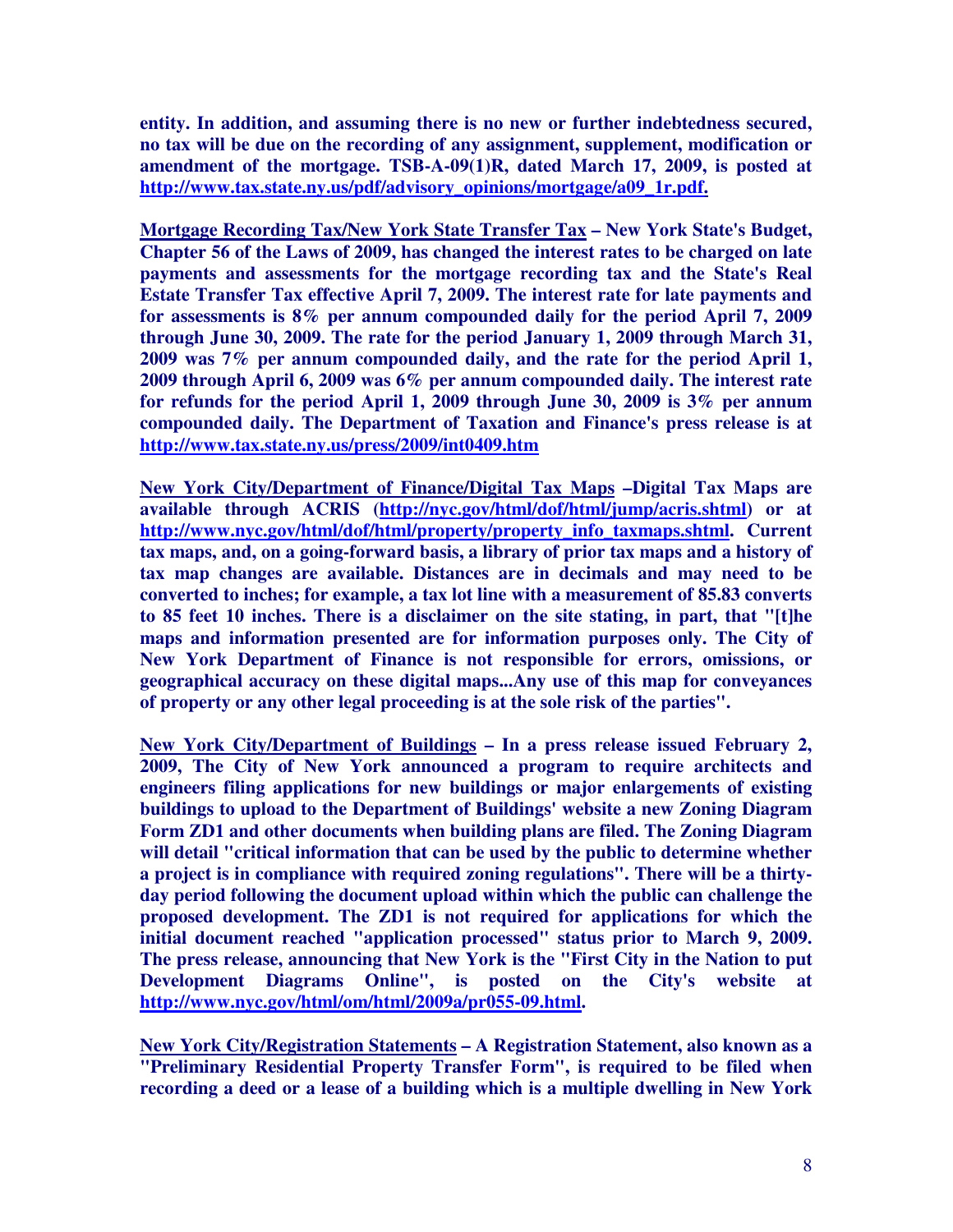**City, unless an affidavit is submitted that the premises is not a multiple dwelling. Effective May 3, 2009, pursuant to the requirements of Local Law 56 of 2008, a Registration Statement will also be required to be filed for all one-and-two family dwellings "when neither the owner nor any family member occupies the dwelling". A "family member" for this purpose is defined to include "an owner's spouse, domestic partner, parent, parent-in-law, child, sibling, sibling-in-law, grandparent or grandchild". The Local Law, which amends Sections 27-2097 ("Registration; time to file"), 27-2098 ("Registration statement; contents") and 27-2099 ("Registration statement; change of ownership or title") of the City's Administrative Code, is at http://www.nyccouncil.info/pdf\_files/bills/law08056.pdf.** 

**New York City/Reversion of Title – On February 5, 2003 the New York City Economic Development Corporation ("EDC") conveyed the former Corn Exchange Bank Building on 125th Street in Manhattan to Corn Exchange, LLC. The deed required the grantee to rehabilitate the building, restore its façade to its original state, and obtain a certificate of occupancy within 36 months of the date of the deed. If the grantee failed to meet those conditions, title was to revert to the EDC. The Defendant-grantee did not complete the work, a certificate of occupancy was not obtained, and the EDC commenced an action in 2007 to obtain title. The Defendant claimed that the EDC should not be allowed to retake title because the issuance of violations by the City's Department of Buildings in April 2006 substantially hindered the renovation. The Supreme Court, New York County, held that EDC was vested with title, and it ordered the Defendant to execute and deliver a deed after the Court determined whether certain filed mechanics' liens encumbered title. As to the City's issuance of notices of violations, "[e]ven if defendant could show that there was a conspiracy between the [Department of Buildings] and plaintiff to stymy defendant's efforts to rehabilitate the premises by issuing these notices of violation, defendant has not otherwise challenged the legitimacy of the corresponding violations nor claimed that the city, plaintiff, or any other entity should be responsible for remedying these violations…Having to remedy violations issued by the DOB is one aspect of owning land in New York City, and should have reasonably been contemplated by defendant and cannot support a claim that plaintiff somehow prevented or hindered defendant's ability to comply with the Deed". New York City Economic Development Corporation v. Corn Exchange, LLC, decided January 29, 2009, is reported at 22 Misc. 3d 1132 and at 2009 WL 620245.** 

**New York State Estimated Income Tax Payment Forms – The 2009 versions of the New York State Department of Taxation and Finance's Non-Resident Real Property Estimated Income Tax Payment Form ("IT-2663") and Non-Resident Cooperative Unit Estimated Income Tax Payment Form (IT-2664") have been revised to reflect the recent change in the applicable personal income tax rate on the sale or transfer of real property in New York from 6.85% to 8.97%. The prior versions of these forms for 2009 are not to be used, as doing so would incorrectly calculate the tax. A box in the upper right corner of the forms identifies the version to be used by reference to "4/09". The previously issued Instructions for 2009 have not been**